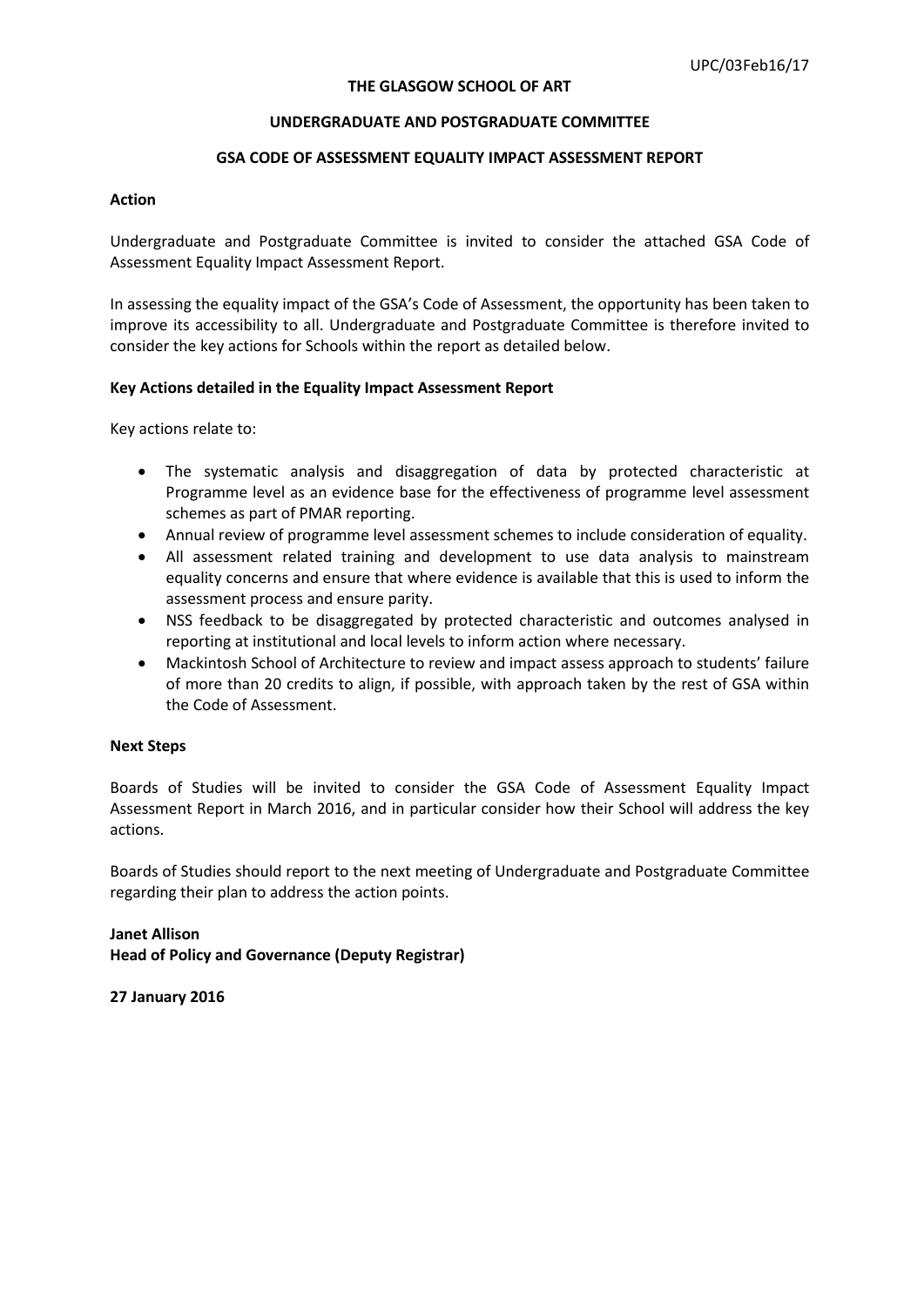## GSA SUMMARY REPORT OF EQUALITY CONSIDERATION AND ASSESSMENT OF EQUALITY IMPACT

| Date of Assessment:                                                                                                                                                                                                                                                                                          | January 2016                  |  |  |
|--------------------------------------------------------------------------------------------------------------------------------------------------------------------------------------------------------------------------------------------------------------------------------------------------------------|-------------------------------|--|--|
| School / Department:                                                                                                                                                                                                                                                                                         | <b>Academic Registry</b>      |  |  |
| Lead member of staff:                                                                                                                                                                                                                                                                                        | Janet Allison                 |  |  |
| Location of impact assessment                                                                                                                                                                                                                                                                                |                               |  |  |
| documentation (contact or web link):                                                                                                                                                                                                                                                                         | j.allison@gsa.ac.uk           |  |  |
| Area of decision making / Title of<br>policy, procedure or relevant practice:                                                                                                                                                                                                                                | <b>GSA Code of Assessment</b> |  |  |
| Please indicate if this is:                                                                                                                                                                                                                                                                                  | New:                          |  |  |
|                                                                                                                                                                                                                                                                                                              | Existing/Reviewed:            |  |  |
|                                                                                                                                                                                                                                                                                                              | Revised/Updated:              |  |  |
| Summary of how equality, diversity and participation have been considered and due regard given<br>to the Public Sector Equality Duty (PSED):                                                                                                                                                                 |                               |  |  |
| The development of the Code of Assessment has been informed by the QAA Quality Code Part B and<br>specifically Chapter B6: Assessment of students and recognition of prior learning.                                                                                                                         |                               |  |  |
| Equality is mainstreamed in the QAA Code and therefore assures the delivery of practice in which<br>the consideration of equality is central and which takes account of the needs of all students<br>regardless of protected characteristic in the context of robust and appropriate academic<br>assessment. |                               |  |  |
| Evidence used to make your assessment:                                                                                                                                                                                                                                                                       |                               |  |  |

There is a range of evidence which needs to be taken into account as part of assessing equality impact in the Code of Assessment which relates to progression, retention and degree outcome.

With regard to **progression and retention**, analysis of currently published equality statistics for 2012/13 and 2013/14 shows that for the protected characteristics of Ethnicity, Age and Gender the % withdrawal from programme is generally proportionate to % of the student population overall. However, the following points are worthy of note:

- The rates of withdrawal for BAME students as a % of their ethnic cohort in 2012/13 show that BAME students were more likely to withdraw than their white counterparts. However, in 2013/14 the withdrawal rate for each ethnic cohort is comparable. Whilst it is recognised that numbers are small, further monitoring and analysis will be undertaken to identify any persistent trend.
- The rates of withdrawal for each gender cohort are comparable in each year showing it is unlikely that these groups experience difference in respect of progression and retention.
- There is a disproportionate withdrawal rate in the 25 39 age group where withdrawal rates were 11% higher than their representation in the student population as a whole. There is also a higher comparative % of 25-39 year olds withdrawing as a % of their age cohort than for other age cohorts in 2013/14 although the proportion is the lowest in 2012/13. Again, due to small numbers, it is difficult to identify persistent trends but this will be monitored over future years.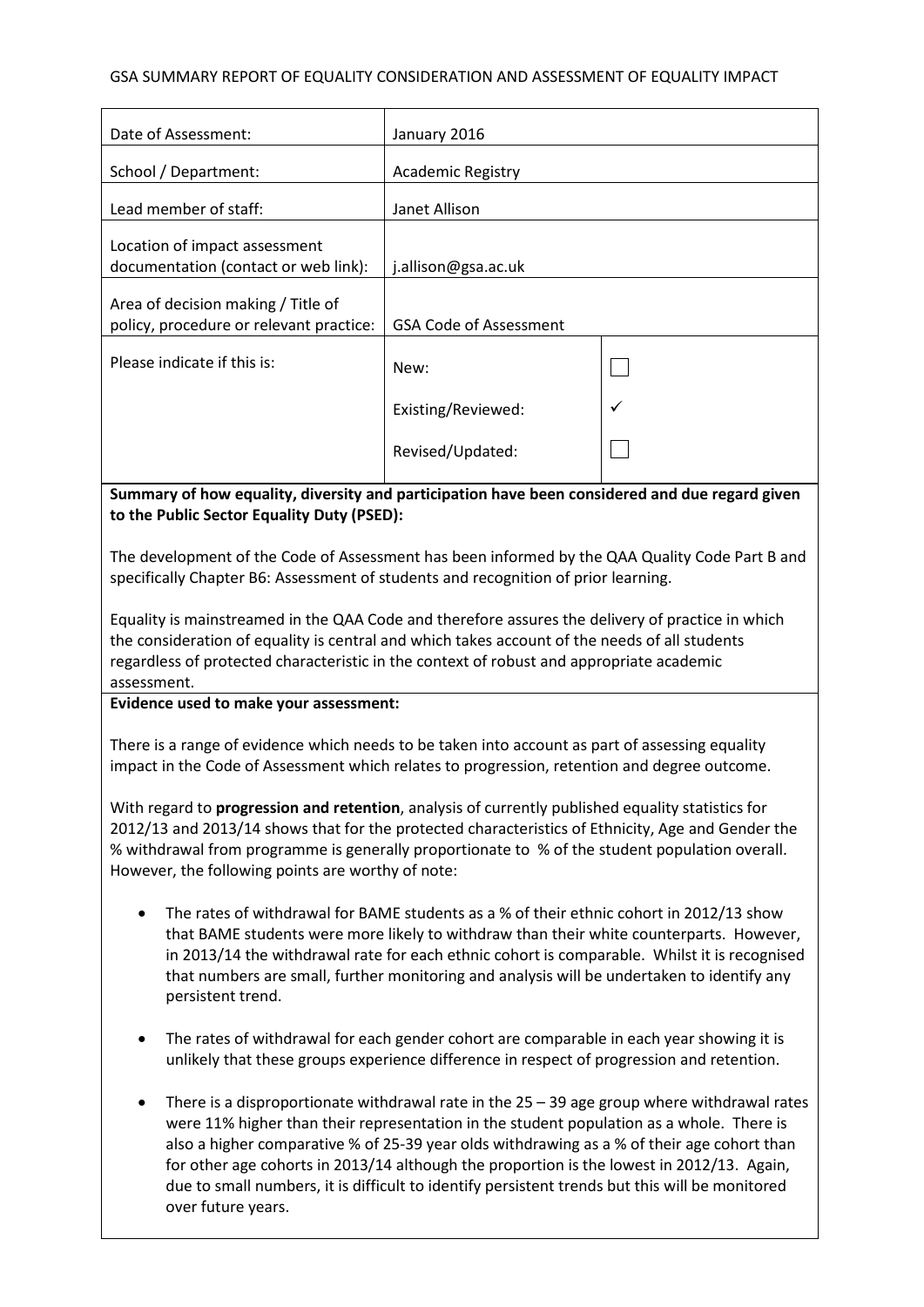• The rates of withdrawal across domicile are variable across 2012/13 and 2013/14. Again as numbers are small it is difficult to identify trends but this should be monitored over time.

It should be noted that withdrawal data is not specific to failure at academic assessment and includes a range of non assessment related reasons for student withdrawal. A more granular monitoring and analysis of the data at local Programme level would be useful.

With regard to **degree outcome**, analysis of current statistics highlights the following:

**BAME Students:** Although the attainment gap for BAME students is currently positive, it has varied over the last 3 years. It is not possible to fully understand this gap without disaggregation and numbers for BAME students' achievement by domicile, academic school and programme of study. However it is noted that between 2012/13 and 2013/14 the attainment gap has moved towards a negative gap for BAME students. In addition data for 2013/14 shows that a higher percentage of BAME students achieved a third class degree than their counterparts.

**Disabled students:** The attainment gap for disabled students at GSA appears to have remained positive and relatively stable over the last 3 years. Analysis of degree classification for disabled students for 2013/14 shows that a higher percentage achieved a first class degree.

**Gender**: There has been an improving trend in respect of the attainment gap for female students at GSA over the 3 year period 2011/12 to 2013/14 with a significant improvement between 2012/13 and 2013/14. This trend needs to be monitored over coming years.

**Age**: Current statistics indicate that the 40 and over and 25-39 age groups are less likely to achieve a Third Class degree than other age groups and the 40 and over age group are more likely to achieve a First or Upper Second degree. In addition, the 40 and over and 25-39 age groups are less likely to achieve a Third Class degree than other age groups and the 40 and over age group are more likely to achieve a First or Upper Second degree.

It should be noted that that the systematic disaggregation and reporting of this data by academic school and programme of study through the PMAR process would be valuable.

The above analysis indicates that there could be potential equality impact for some protected characteristic groups and this will be monitored at institutional level over coming years. This will be set alongside further qualitative and quantitative programme level data/evidence currently contained in the following sources which is not currently analysed on a systematic basis by protected characteristic at local level:

- i) PMAR: Assessment Schemes are reported on and monitored through PMAR and provide information in respect of withdrawal rates; appeals; results of exam boards; External Examiners reports, degree awards and attainment.
- ii) NSS: Feedback from students in respect of assessment as part of NSS

There is a requirement for systematic analysis at programme level to be undertaken in future years.

# **Outline any positive or negative impacts you have identified:**

The potential for positive equality impact for all protected characteristics and the advancing of equality in the delivery of the Code of Assessment can be identified through

1) The Codes requirement for the provision of **clear, transparent and accessible programme related information.** This ensures that students are informed of assessment requirements at the start of their programme of study, taking account of student needs.

This provides positive impact and advances equality for students who may need to make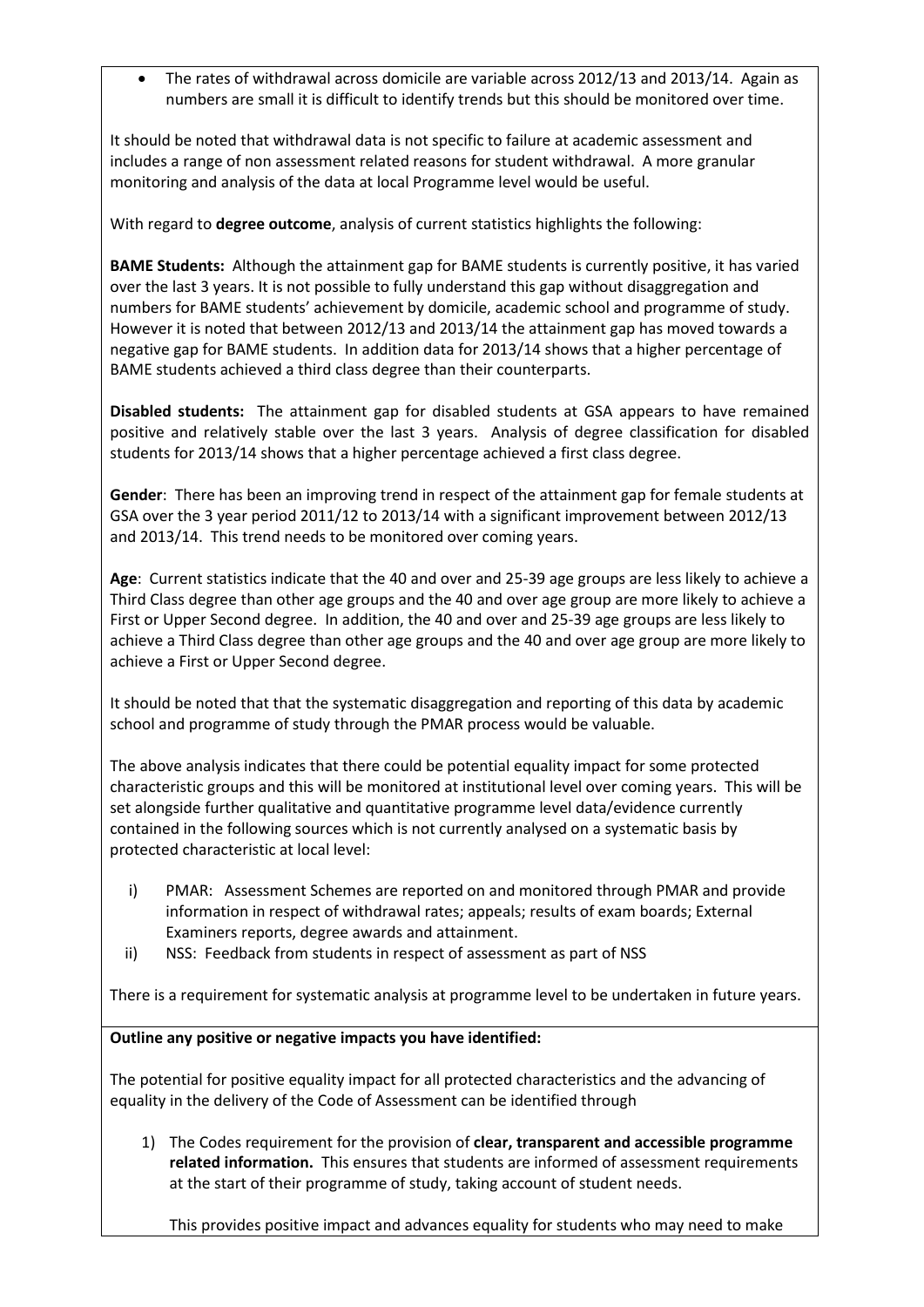particular arrangements to accommodate the requirements of their programme of study, for example disabled students or those with caring commitments.

- 2) Sections 6 and 9 of the Code, relating to late submissions of coursework and incomplete assessment and to 'Good Cause'. Again, there is recognition of the needs of particular protected characteristic groups in providing the opportunity to apply for **a deferral of deadline / exemption from penalty.** This has the potential to advance equality for some protected characteristic groups, for example disabled students or students with caring responsibilities, who may experience unforeseen circumstances out with their control.
- 3) Embedding equality consideration and equality impact assessment as part of the **monitoring and review of the assessment scheme** and its operation through the consideration of equality in PMAR will contribute to mainstreaming equality and support the delivery of the PSED.
- 4) Mainstreaming equality and delivery of the PSED can be assured through embedding equality consideration in **staff training and development opportunities** at programme, school and institutional levels.

There is potential for negative impact on all protected characteristic groups relative to the different regulations governing the failure of more than 20 credits in the Mackintosh School of Architecture (section 11/13) and the rest of GSA (section 11/12). MSA require a student to repeat the whole session while retaining credit achieved. It is recommended that MSA review the rationale for this difference and equality impact assess the approach as part of the review undertaken.

## **Summary of the actions you have taken or plan to take as a result:** (Please attach your action plan)

In assessing the equality impact of the Code of Assessment the opportunity has been taken to improve its accessibility to all.

Key actions relate to:

- The systematic analysis and disaggregation of data by protected characteristic at Programme level as an evidence base for the effectiveness of programme level assessment schemes as part of PMAR reporting.
- Annual review of programme level assessment schemes to include consideration of equality.
- All assessment related training and development to use data analysis to mainstream equality concerns and ensure that where evidence is available that this is used to inform the assessment process and ensure parity.
- NSS feedback to be disaggregated by protected characteristic and outcomes analysed in reporting at institutional and local levels to inform action where necessary.
- Mackintosh School of Architecture to review and impact assess approach to students' failure of more than 20 credits to align, if possible, with approach taken by the rest of GSA within the Code of Assessment.

# **Summary of what you anticipate will change as a result of your actions and where / when will these be reported and reviewed:**

It is anticipated that the systematic collation and analysis of available data on progression, retention and attainment of protected characteristics will contribute to further knowledge and enhancement of the implementation of the Code of Assessment.